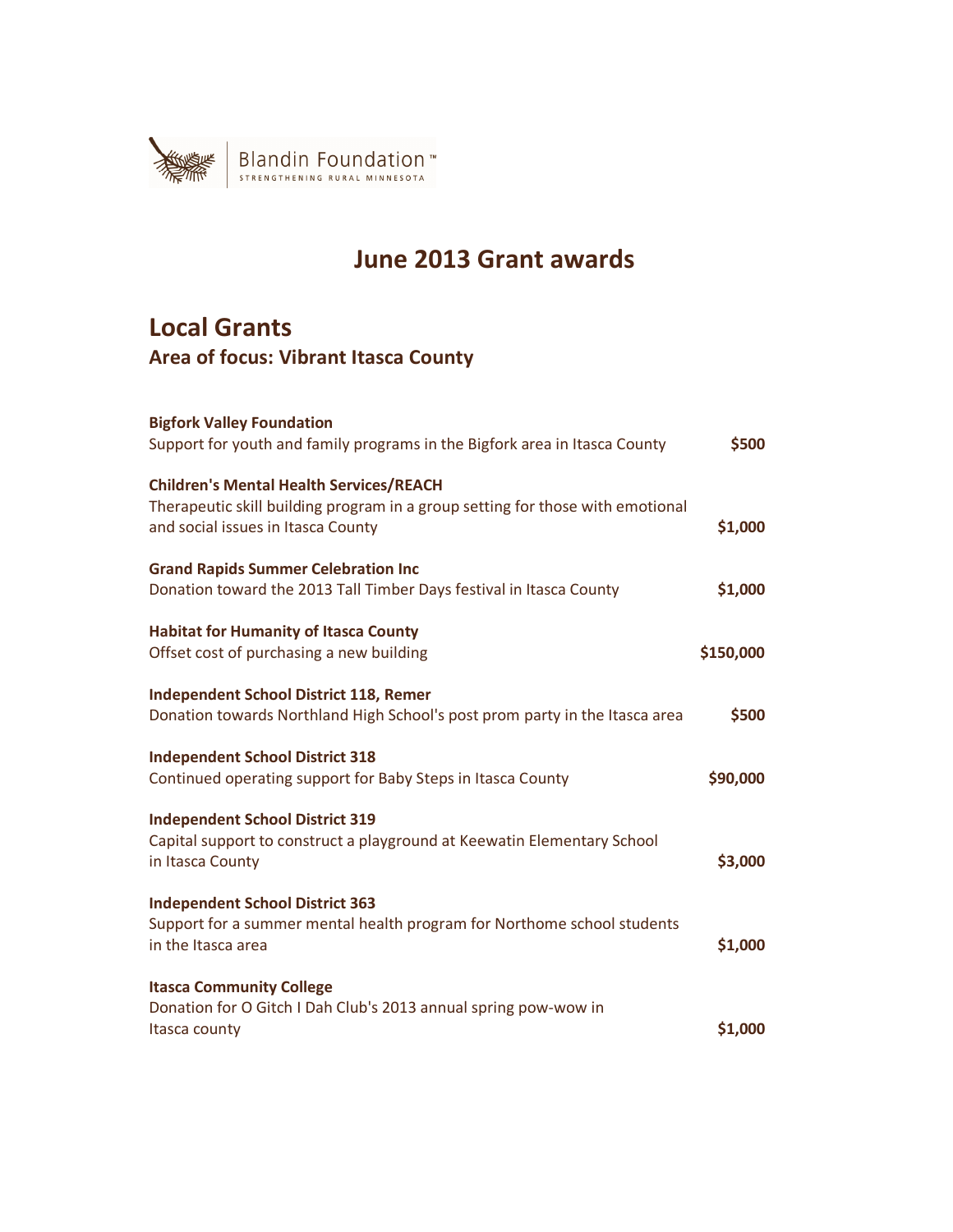| <b>Meadowlark Institute</b><br>Strengthen the capacity of Itasca Area residents to facilitate meetings and<br>community change initiatives using participatory practices that result in<br>wise collective action                | \$270,600   |
|----------------------------------------------------------------------------------------------------------------------------------------------------------------------------------------------------------------------------------|-------------|
| <b>MN Council On Foundations</b><br>Subscriptions to Minnesota Grantmakers Online for<br>17 Itasca County nonprofits                                                                                                             | \$4,216     |
| <b>Northland Area Family Service Center</b><br>Cover unpaid preschool tuition from 2011-12 school year in Itasca County                                                                                                          | \$10,000    |
| <b>Northern Lights Community School</b><br>Cultural and educational programming for the students of Northern Lights<br><b>Community School in Itasca County</b>                                                                  | \$3,400     |
| <b>Reif Arts Council</b><br>Golden Dragon Acrobats New Year's Day 2014 performance at a<br>reduced price in the Itasca County area                                                                                               | \$10,000    |
| <b>Reif Arts Council</b><br>Support to complete all project planning, including (funding) development<br>and architectural and engineering design for a proposed renovation and<br>expansion of the Reif Center in Itasca County | \$100,000   |
| <b>Remer Centennial Library</b><br>Purchase of computer equipment for library patron usage in the<br><b>Itasca County area</b>                                                                                                   | \$2,000     |
| United Way of 1,000 Lakes<br>Sponsorship of the Live Stream Forum "New Structures for New Times" in<br><b>Itasca County</b>                                                                                                      | \$706.85    |
| <b>Wirt Community Club</b><br>Donation in support of the Wirt Summer Fest in Itasca County                                                                                                                                       | \$1,000     |
| <b>Strategic Area: Expand Opportunity</b>                                                                                                                                                                                        |             |
| <b>Depot Commons Association</b><br>Workforce development in the greater Itasca area                                                                                                                                             | \$35,000    |
| <b>Independent School District 118, Remer</b><br>Early childhood programming in the Remer area 2013-15                                                                                                                           | \$160,000   |
| <b>Itasca Area Schools Collaborative</b><br>Continue Invest Early through June 2014                                                                                                                                              | \$2,100,000 |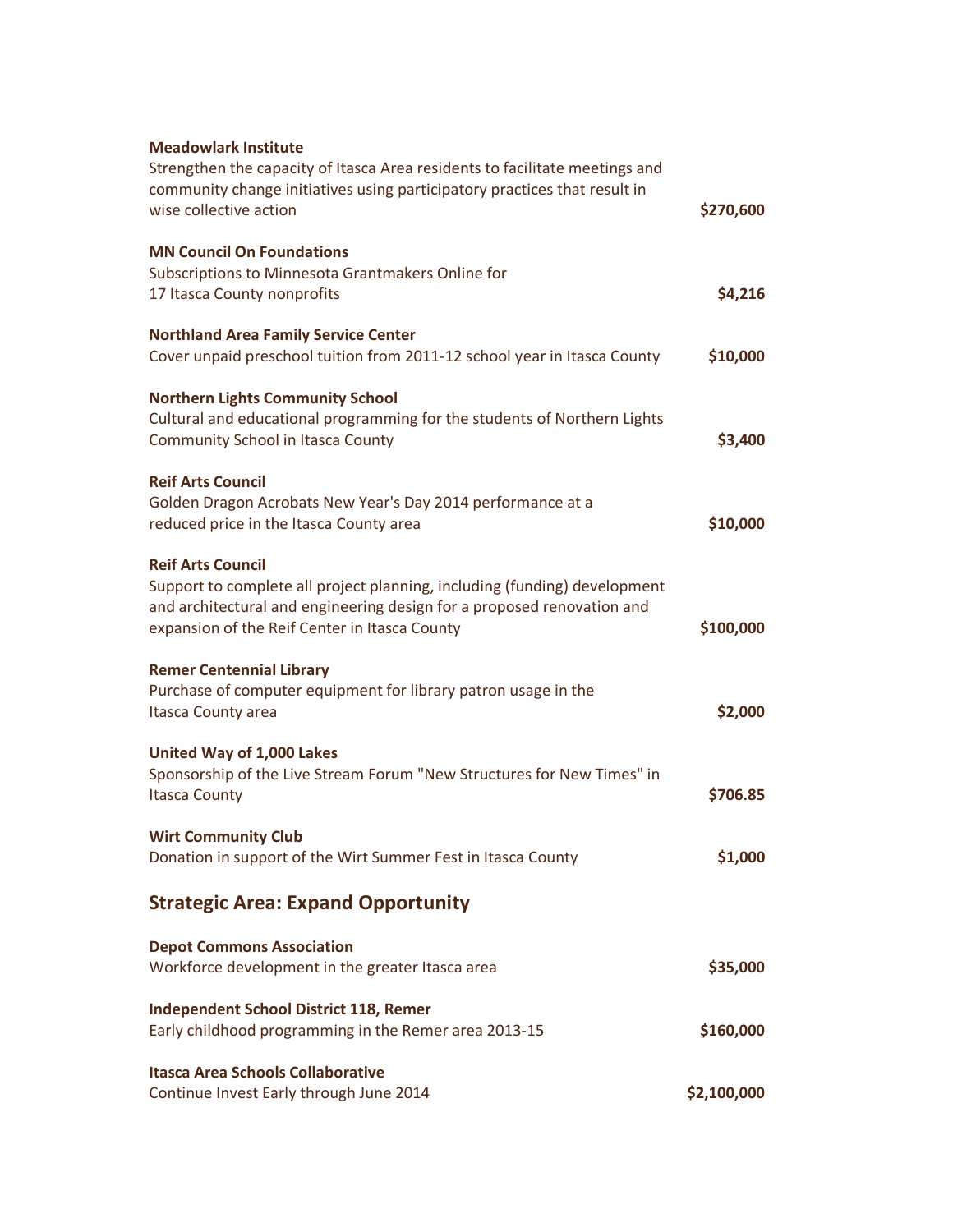| <b>Itasca Community College</b><br>Integrated engineering program using the Intervention, Incentive and<br>Achievement program                                                                                                  | \$292,000 |
|---------------------------------------------------------------------------------------------------------------------------------------------------------------------------------------------------------------------------------|-----------|
| <b>Search Institute</b><br>Creation of an integrated data collection and mobilization strategy to support<br>comprehensive data-guided development of the Itasca Area Initiative for<br><b>Student Success in Itasca County</b> | \$49,303  |
| <b>Rural Minnesota Grants</b><br><b>Strategic Area: Expand Opportunity</b>                                                                                                                                                      |           |
| <b>Albert Lea Public Library Foundation</b><br>Support for the Choose Civility Initiative as part of the Rural Quick Start<br>program in rural Minnesota                                                                        | \$5,000   |
| <b>Bridges of Hope</b><br>Mentoring program to build social capital for individuals living in poverty<br>in rural Minnesota as part of the Rural Quick Start program                                                            | \$5,000   |
| <b>Citizens for Backus/AB</b><br>Programming support for Koochiching Public<br>Television in rural Minnesota as part of the Rural Quick Start program                                                                           | \$5,000   |
| <b>Dovetail Partners</b><br>Managing the research and design of a five-year anniversary regional<br>convening of Vital Forests/Vital Communities leaders to be held in<br>2013 in rural Minnesota                               | \$10,000  |
| <b>Enterprise Minnesota</b><br>Regional sponsorship for the fifth annual State of Manufacturing poll<br>to be conducted in April 2013 in rural Minnesota                                                                        | \$5,000   |
| <b>Initiative Foundation</b><br>Support for the Thriving Organizations Partnership<br>(TOP) Initiative in rural Minnesota                                                                                                       | \$100,000 |
| <b>Leech Lake Band of Ojibwe Housing Authority</b><br>Spring pow-wow to unite tribal communities, carry on Native traditions<br>and lead Native youth to a better life in rural Minnesota                                       | \$3,400   |
| <b>MN Council of Nonprofits Inc</b><br>Membership for 2013                                                                                                                                                                      | \$1,000   |
| <b>Native Americans in Philanthropy</b><br>Membership support in 2013 throughout rural Minnesota                                                                                                                                | \$2,500   |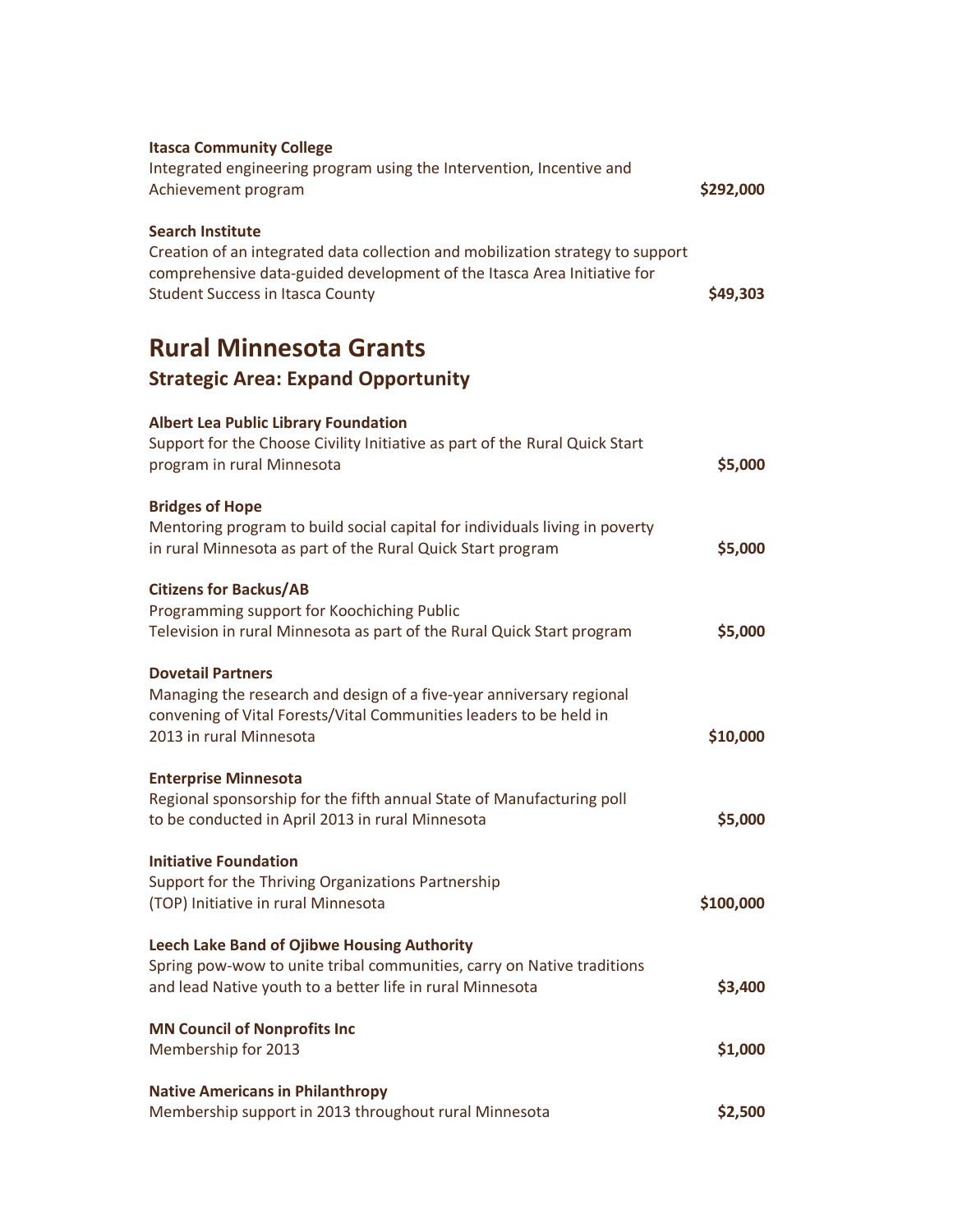| <b>Northland Foundation</b><br>KIDS Plus Pathway to Career event to help 10th and 11th grade students                                            |           |
|--------------------------------------------------------------------------------------------------------------------------------------------------|-----------|
| Explore careers available in northeastern Minnesota                                                                                              | \$10,000  |
| Northwest Technical College-Bemidji<br>Create new training products for advanced manufacturing skills needed                                     |           |
| in the region                                                                                                                                    | \$175,000 |
| <b>Park Rapids Lakes Area Arts Council</b>                                                                                                       |           |
| Facilitation assistance for area arts entities as part of the Rural Quick Start<br>program in rural Minnesota                                    | \$5,000   |
| <b>Technical Academies of Minnesota</b>                                                                                                          |           |
| Support for the first Technical Academy charter school to be opened in<br>Waldorf, Minnesota                                                     | \$49,776  |
| <b>U of M Carlson School of Management</b><br>2013 Minnesota Cup Business Plan Competition in rural Minnesota                                    | \$10,000  |
| University of Minnesota Natural Resources Research Institute                                                                                     |           |
| Support for the Heating the Midwest conference in support of regional<br>economic development in rural Minnesota                                 | \$3,500   |
| <b>Volunteers in Education</b>                                                                                                                   |           |
| Expand tutoring program to Eveleth, Gilbert and Nett Lake school districts<br>in rural Minnesota                                                 | \$20,000  |
|                                                                                                                                                  |           |
| <b>Strategic Area: Invest in Leaders</b>                                                                                                         |           |
| <b>International Falls Economic Development Authority</b>                                                                                        |           |
| Engaging the community in creating a shared vision and development<br>plan for 125 acres of property along the Rainy River in Koochiching County | \$4,960   |
| <b>PFund Foundation</b>                                                                                                                          |           |
| Support for the LGBT mapping and community engagement project<br>in rural Minnesota                                                              | \$30,000  |

## **Broadband grants**

29 grants of less than \$50,000, including **\$401,631** 

#### **Children's Dental Services**

Using teledentristy to bring high quality dental services to the Nashwauk,